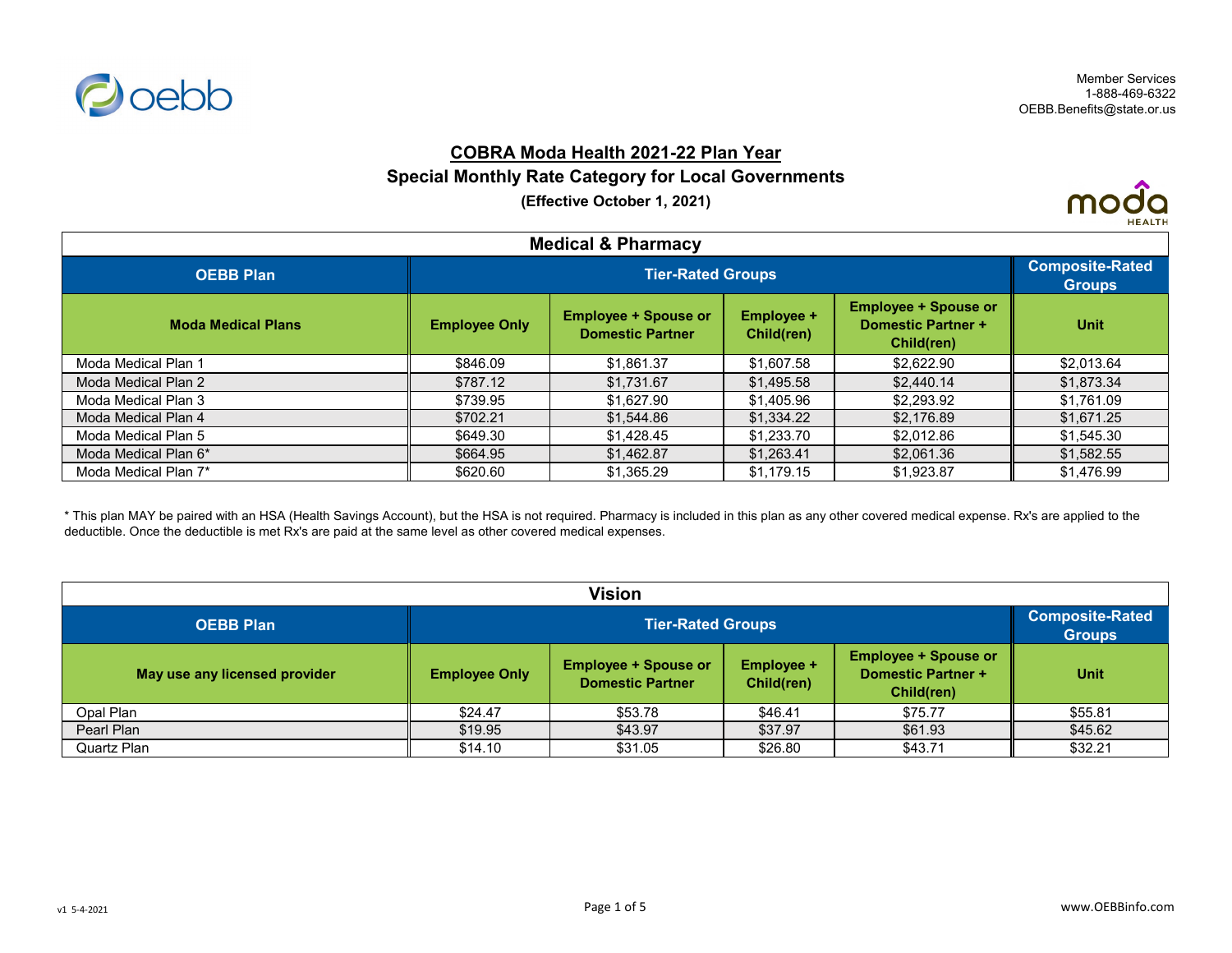

### **COBRA Moda Health/Delta Dental 2021-22 Plan Year**

#### **Special Monthly Rate Category for Local Governments**

**(Effective October 1, 2021)**

Δ DELTA DENTAL<sup>®</sup>

| <b>Dental and Orthodontia</b>                                       |                      |                                                        |                                 |                                                                        |             |  |
|---------------------------------------------------------------------|----------------------|--------------------------------------------------------|---------------------------------|------------------------------------------------------------------------|-------------|--|
| <b>OEBB Plan</b>                                                    |                      | <b>Tier-Rated Groups</b>                               |                                 |                                                                        |             |  |
| Provider network noted in plan name below                           | <b>Employee Only</b> | <b>Employee + Spouse or</b><br><b>Domestic Partner</b> | <b>Employee +</b><br>Child(ren) | <b>Employee + Spouse or</b><br><b>Domestic Partner +</b><br>Child(ren) | <b>Unit</b> |  |
| Premier Plan 1 - Delta Dental Premier Network                       | \$67.08              | \$132.90                                               | \$147.79                        | \$218.85                                                               | \$163.16    |  |
| Premier Plan 5 - Delta Dental Premier Network                       | \$59.20              | \$117.29                                               | \$130.43                        | \$193.15                                                               | \$143.99    |  |
| Premier Plan 6* - Delta Dental Premier Network                      | \$44.30              | \$87.68                                                | \$89.01                         | \$135.97                                                               | \$101.83    |  |
| Exclusive PPO Incentive Plan** - Delta Dental PPO<br><b>Network</b> | \$57.90              | \$114.69                                               | \$127.53                        | \$188.87                                                               | \$140.81    |  |
| Exclusive PPO Plan** - Delta Dental PPO Network                     | \$39.59              | \$78.41                                                | \$87.19                         | \$129.12                                                               | \$96.26     |  |

\* This plan has no orthodontia coverage

\*\* This plan has no out-of-network benefit. Services performed by providers outside the Delta Dental PPO network are not covered unless for a dental emergency. Covered emergencies consist of problem focused exam, palliative treatment and x-rays. All other services are considered non-covered.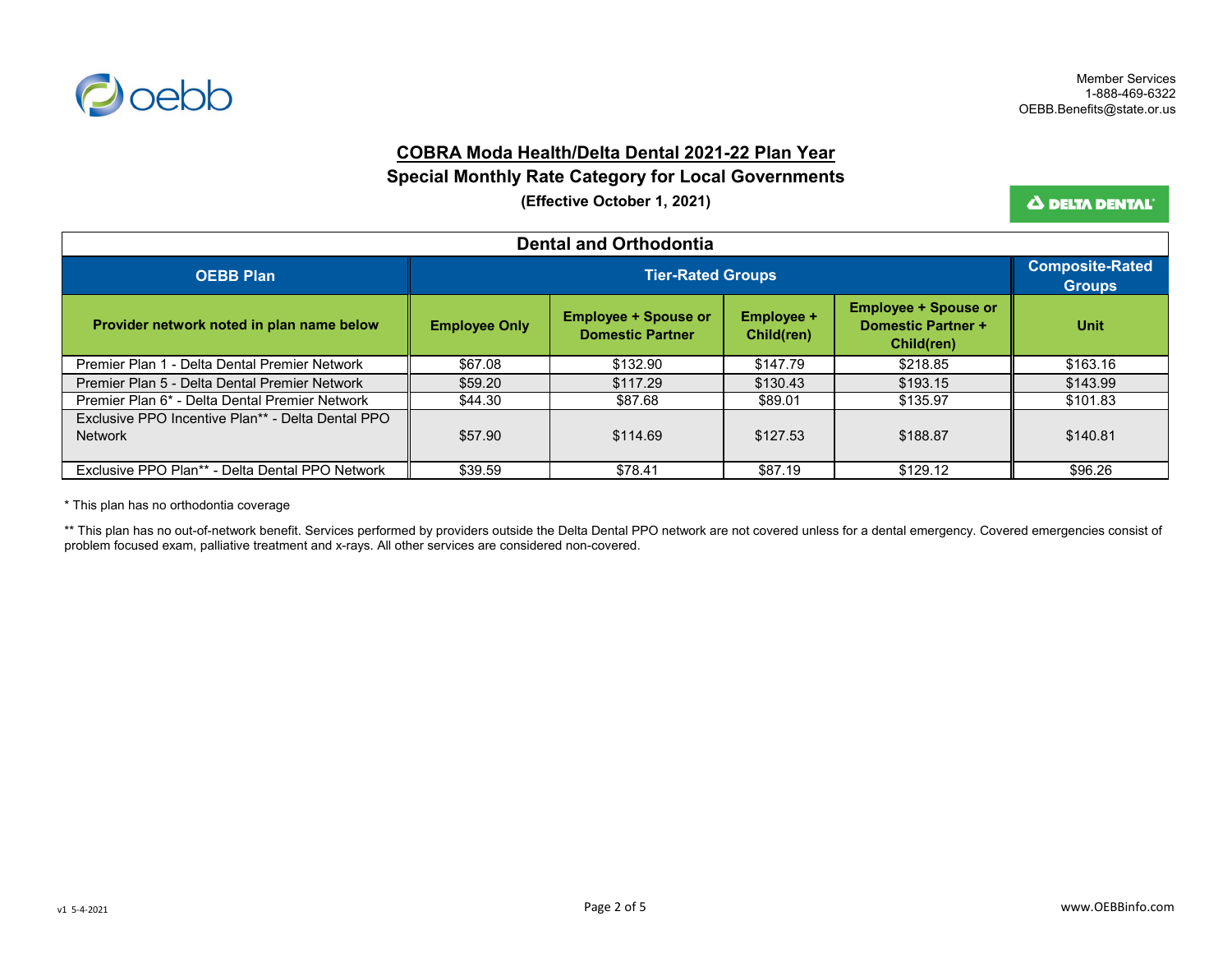

## **COBRA Kaiser Permanente 2021-22 Plan Year**

# **Special Rate Category for Local Governments**

**(Effective October 1, 2021)**



| <b>Medical and Pharmacy</b>                                                           |                      |                          |            |            |            |  |
|---------------------------------------------------------------------------------------|----------------------|--------------------------|------------|------------|------------|--|
| <b>OEBB Plan</b>                                                                      |                      | <b>Tier-Rated Groups</b> |            |            |            |  |
| Must use Kaiser Permanente facilities and<br>providers for all non-emergency services | <b>Employee Only</b> | <b>Unit</b>              |            |            |            |  |
| Kaiser Medical Plan 1                                                                 | \$757.65             | \$1,666.83               | \$1,439.54 | \$2,348.72 | \$1,802.30 |  |
| Kaiser Medical Plan 2A                                                                | \$626.22             | \$1.378.54               | \$1,189.76 | \$1,942.21 | \$1,492.77 |  |
| Kaiser Medical Plan 2B                                                                | \$606.26             | \$1,334.62               | \$1,151.82 | \$1,880.31 | \$1,444.81 |  |
| Kaiser Medical Plan 3*                                                                | \$462.11             | \$1,017.25               | \$877.65   | \$1,432.82 | \$1,099.19 |  |

\* This plan MAY be paired with an HSA (Health Savings Account), but the HSA is not required. Pharmacy is included in this plan as any other covered medical expense. Rx's are applied to the deductible. Once the deductible is met Rx's are paid at the same level as other covered medical expenses.

| <b>Dental and Orthodontia</b>                                                         |                      |                                                                                                                                                              |          |          |          |  |
|---------------------------------------------------------------------------------------|----------------------|--------------------------------------------------------------------------------------------------------------------------------------------------------------|----------|----------|----------|--|
| <b>OEBB Plan</b>                                                                      |                      | <b>Tier-Rated Groups</b>                                                                                                                                     |          |          |          |  |
| Must use Kaiser Permanente facilities and<br>providers for all non-emergency services | <b>Employee Only</b> | <b>Employee + Spouse or</b><br><b>Employee + Spouse or</b><br>Employee +<br><b>Domestic Partner +</b><br><b>Domestic Partner</b><br>Child(ren)<br>Child(ren) |          |          |          |  |
| Kaiser Dental Plan                                                                    | \$74.53              | \$163.99                                                                                                                                                     | \$141.62 | \$231.06 | \$177.51 |  |

| Vision                                                                                |                      |                                                                                                                                                              |         |         |         |  |
|---------------------------------------------------------------------------------------|----------------------|--------------------------------------------------------------------------------------------------------------------------------------------------------------|---------|---------|---------|--|
| <b>OEBB Plan</b>                                                                      |                      | <b>Tier-Rated Groups</b>                                                                                                                                     |         |         |         |  |
| Must use Kaiser Permanente facilities and<br>providers for all non-emergency services | <b>Employee Only</b> | <b>Employee + Spouse or</b><br><b>Employee + Spouse or</b><br>Employee +<br><b>Domestic Partner +</b><br><b>Domestic Partner</b><br>Child(ren)<br>Child(ren) |         |         |         |  |
| Kaiser Vision Plan                                                                    | \$8.18               | \$18.01                                                                                                                                                      | \$15.56 | \$25.38 | \$19.49 |  |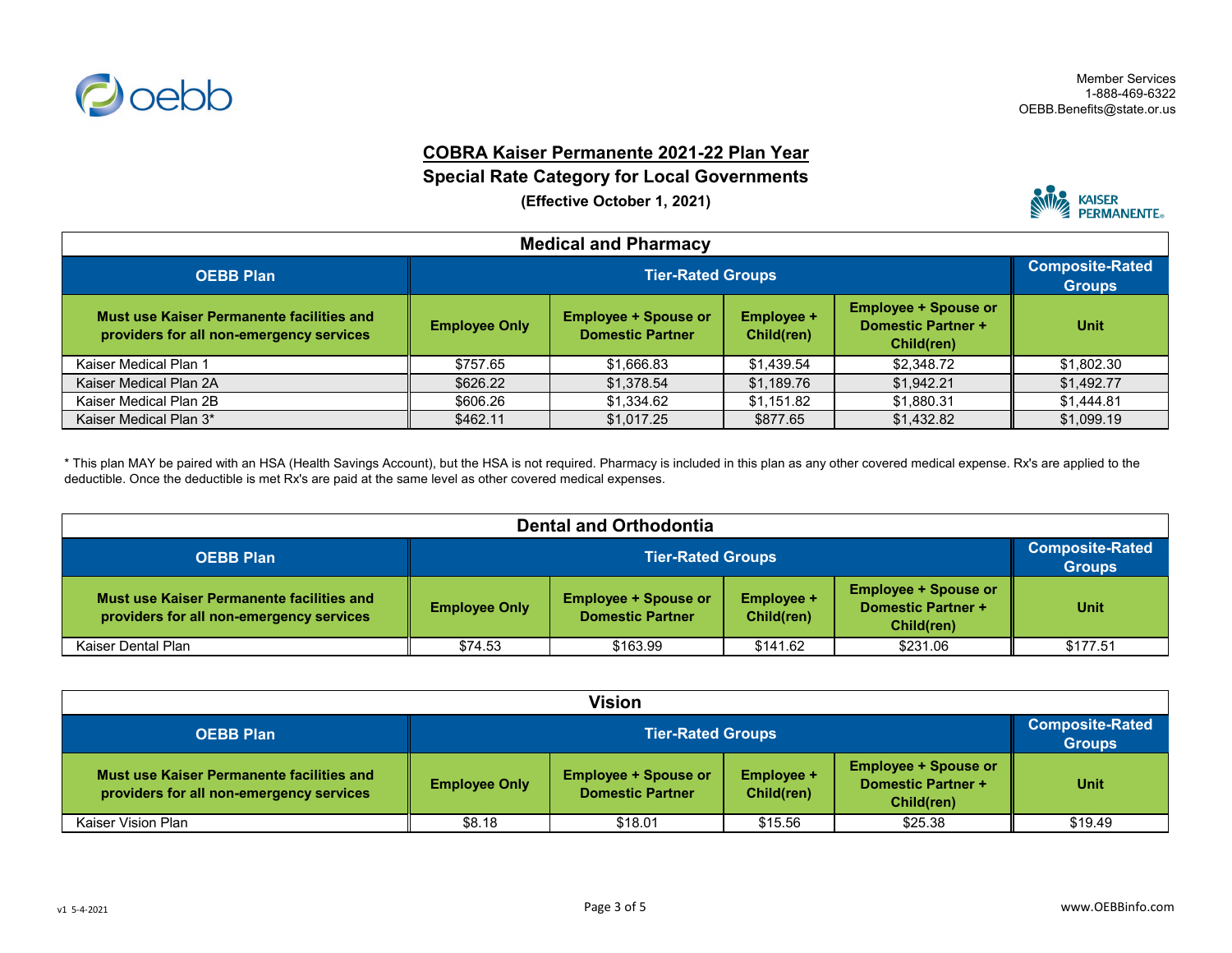

# **COBRA Willamette Dental Group 2021-22 Plan Year**

# **Special Monthly Rate Category for Local Governments**

**(Effective October 1, 2021)**



| <b>Dental and Orthodontia</b>                                                               |                      |                                                                                                                                                              |          |          |          |  |
|---------------------------------------------------------------------------------------------|----------------------|--------------------------------------------------------------------------------------------------------------------------------------------------------------|----------|----------|----------|--|
| <b>OEBB Plan</b>                                                                            |                      | <b>Tier-Rated Groups</b>                                                                                                                                     |          |          |          |  |
| Must use Willamette Dental Group facilities and<br>providers for all non-emergency services | <b>Employee Only</b> | <b>Employee + Spouse or</b><br><b>Employee + Spouse or</b><br>Employee +<br><b>Domestic Partner +</b><br><b>Domestic Partner</b><br>Child(ren)<br>Child(ren) |          |          |          |  |
| Willamette Dental Plan                                                                      | \$47.53              | \$95.06                                                                                                                                                      | \$101.26 | \$151.89 | \$121.92 |  |